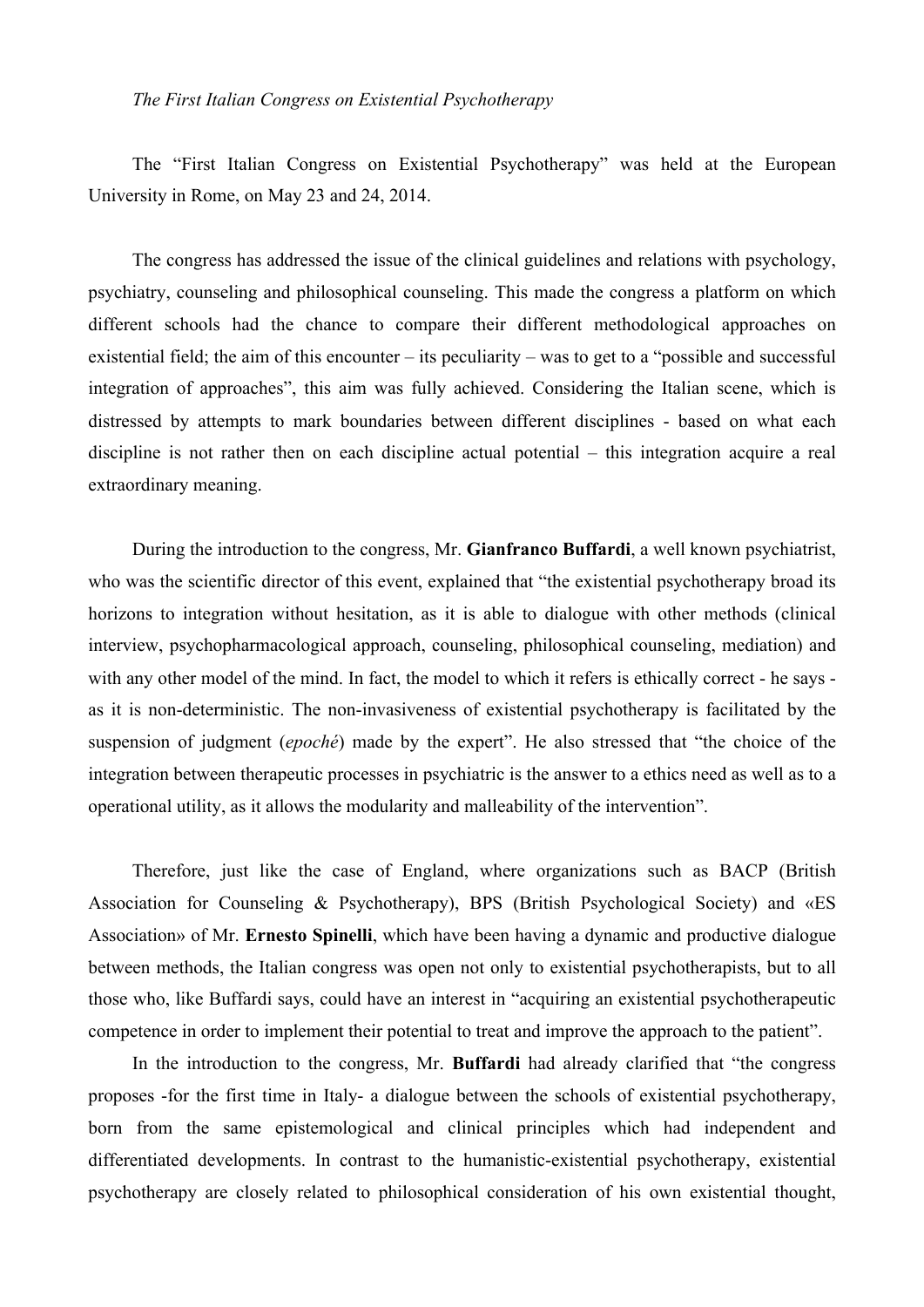having as their bases principles such as unity and the irreducibility of the individual, the existence which precedes essence, and the malleability of the possibilities human. The anthropophenomenological-existential philosophy has been constant companion of the considerations of clinical psychiatrists and psychopathologists (Jaspers, Binswanger, Minkowski, Lang, Cargnello, Piro, Szas, Callieri, Borgna), in constant search of tools that could communicate with the singularity of man, in order to support them on the change and in overcoming their difficulties. In recent years different methodologies have been developed, such as those of the helping professions, which arise from the same existential model, but do not have therapeutic expertise. The integration of different methodologies can foster the growth of the individual and support the therapeutic process: hence the need to promote dialogue between these methodologies, as part of the aim of this congress. Unlike other psychotherapies, existential psychotherapy does not identify an etiological origin of a disease to act against, but supports and enhances the ability of the individual to act against difficulties. This means that it can be a choice even in conditions of severe discomfort caused by physical illness".

The congress, under the patronage of the *Italian Institute for Philosophical Studies*, has had three key proponents: The *European University of Rome*, the *Italian Society of Existential Psychotherapy* (SIPE), the *Institute of Human and Existential Sciences* (ISUE) and the *Institute of Philosophy and Clinic Existential Anthropology* (IFACE). The support of the European University of Rome, was expressed with great conviction in the welcome message from the Dean, Padre **Luca Maria Gallizia**. These institutions are an expression of the fine work of a few men, who were the protagonists of this initiative – allow me to use this analogy, perhaps not so farfetched - like modern Argonauts.

The *Italian Society of Existential Psychotherapy* is based in Turin and is directed by the psychiatrist **Lodovico Berra**. It was founded "in 1998 with the intention of bringing together psychologists, psychiatrists and psychotherapists interested in a active comparison on phenomenological-existential oriented psychology and psychotherapy".

ISUE, based in Naples, was founded in 1988 by professionals such as psychiatrist **Gianfranco Buffardi**, who is President, and **Ferdinando Brancaleone**, psychotherapist and scientific director of the Institute. Among the key goals of the organization there is the promotion of neo-existential psychological model, and in particular the spread of alternative methodologies in the helping professions, such as counseling. In addition, the Institute is currently promoter of the *Clinic Existential Anthropology*.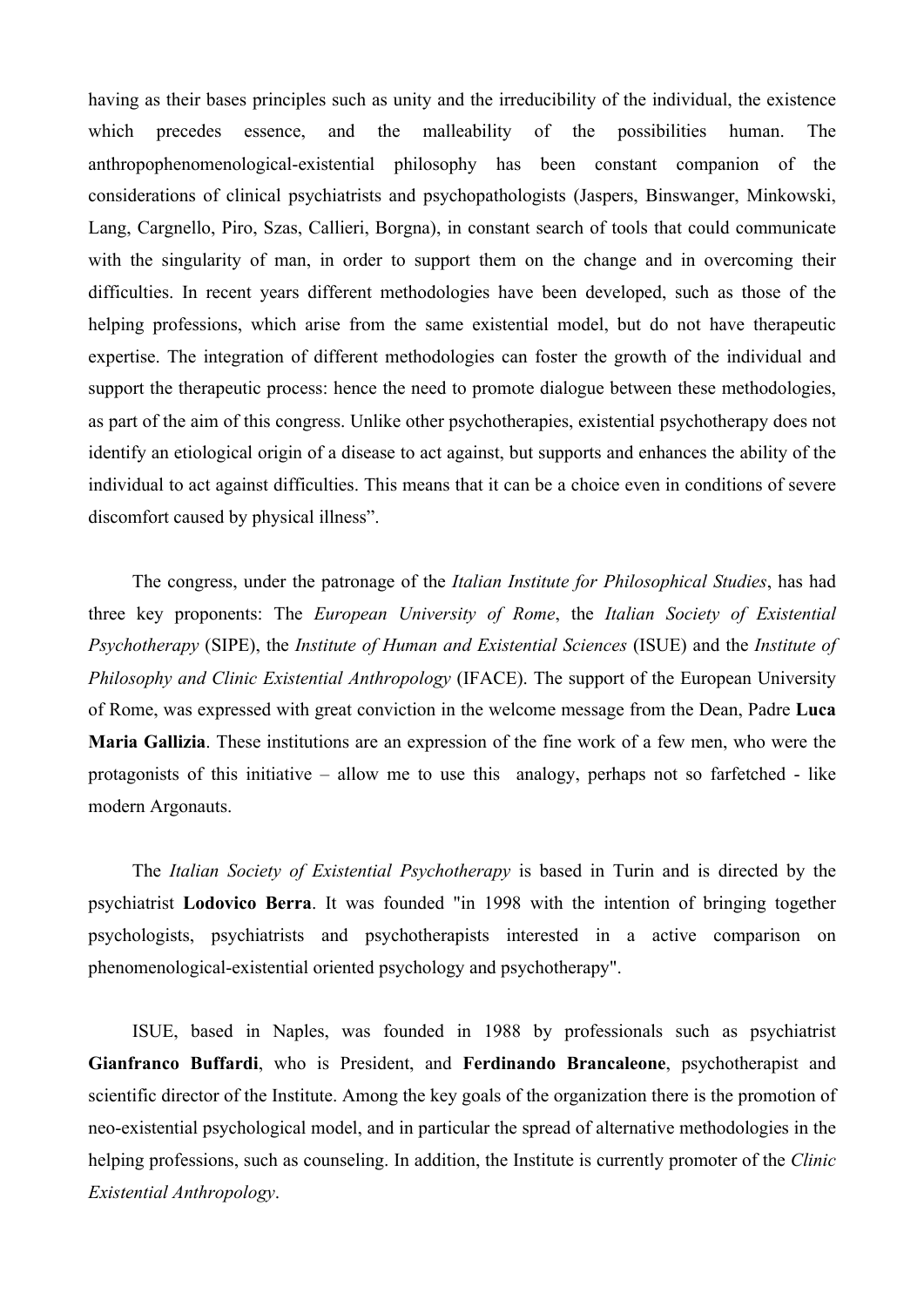The same orientation to *Existential Anthropology* characterizes the *Institute of Philosophy and Clinic Existential Anthropology* (IFACE). This institution has its headquarters in Rome and is directed by **Guido Traversa**, Professor of Moral Philosophy at the European University and coordinator of the Master in Consulting Existential Philosophy and Anthropology at the Pontifical Athenaeum Regina Apostolorum, which owns the indisputable merit of having taken the philosophical practice away from the listless limit imposed by the Italian academic world, and the merit of having promoted the opening of Philosophical Counseling to dialogue with other therapeutic methods which have philosophical substratum, in particular the phenomenologicalexistential.

These are the people who led the work, which for all of them was - quoting **Lodovico Berra**- "the finish line and the starting point at the same time" of their careers path. Starting point because, as Berra explained, it is the first time that there is such discussion on the existential topic, which seemed to be marginal in the context of psychotherapy, psychiatry and psychopathology. The inspiration came from the announcement of the World Congress for Existential Therapy planned for 2015 in London, coinciding with the initiative of **Ernesto Spinelli** to create a World Confederation of Societies of Existential Psychotherapy. The survey about this sector highlighted a reality widely heterogeneous world, where it is possible to see the merging of both similar and different guidelines – like Binswanger anthropoanalysis, the Daseinanalyse, Logotherapy, or various humanistic approaches – reflection of the multifaceted composition of existentialism (or more properly 'existentialisms'), which make it necessary to define an identity in spite of the diversity.

Thus the need expressed by the congress, and emphasized by **Berra**, is the call for an attempt to find common points within differences and peculiarity of each school, so as to give a connotation to the current Italian existential approach in the belief that the differences are a resource, as well as a guarantee of enrichment and dynamism.

The comparison between the different schools was conducted in the frame of three sessions on the following topics:

I. Philosophy, Anthropology and existential anthropophenomenology;

II. Existential psychotherapy: clinical and treat;

III.The methodologies for help and existential psychotherapy.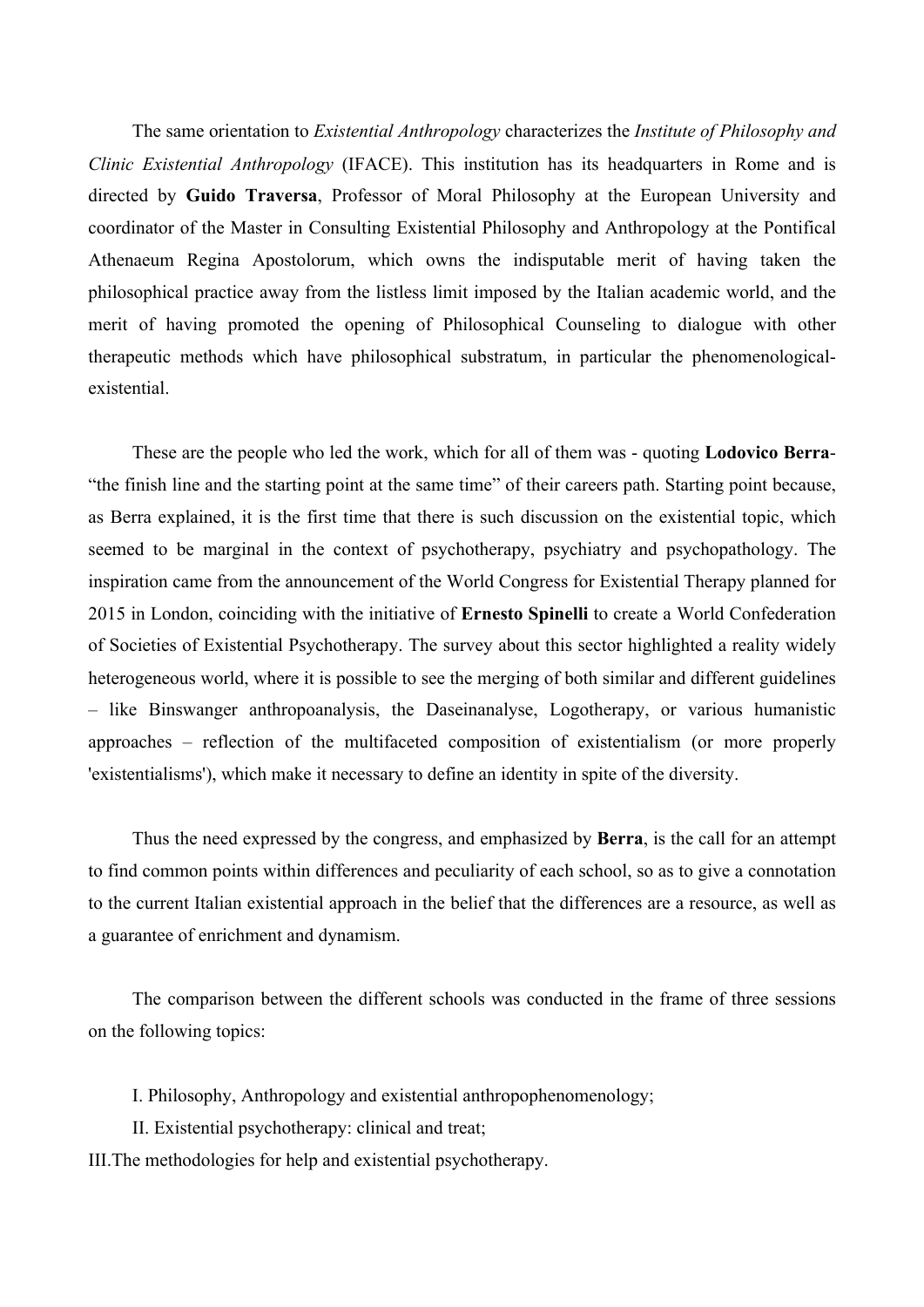Within these areas, in addition to the numerous interventions of well known speakers, there were held the *lectiones magistrales* of the German bioethicist **Dietrich von Engelhardt** and the aforementioned **Ernesto Spinelli**, some particularly stimulating seminars and workshops were held as well at the same time. **Ernesto Spinelli** has held, in fact, a workshop named *Existential therapy in practice: other-focused listening and challenging*, in which he explained - on the basis of its experience in existential therapeutic practice – the possibilities and difficulties that the therapist encounters in the relationship with the customer. **Luigi Longhin**, psychotherapist, member of the OPIFER Institute and Neo-Freudian Institute, addressed the topic *Why so much violence?*; **Giudo Traversa**, together with **Stefania Lombardi** and **Daniela Pavoncello**, held a workshop on *Dominant passions*; **Valeria Salsi**, educator and member of ISUE, **Mario Truscello**, existential educator, director of ISUE project "interior painting", and the psychiatrist and psychotherapist **Bruno Valente** demonstrated the correspondence between art and therapy; **Ferdinando Brancaleone**, together with the philosophical counselors and existential counselors from ISUE **Renato Massimiliano Buffardi** and **Rosa Sgambato**, carried out a workshop on *Philosophical Counseling*; **Gianfranco Buffardi**, in collaboration with the existential psychotherapist and counselor **Anna Desiato**, discussed on *Pharmacotherapy, psychotherapy and existential counseling: integration processes for major psychiatric disorders, psychosis and depression*.

Moreover, a poster area was set up on permanently display in the two-days activities of the congress; it presented interesting results and prospects of study, including: *Resilience and existential psychotherapy*, by **A. Desiato**; *Sexology and existential psychotherapy*, by **R. Sgambato**; *The existential model applied to the treatment of autistic systems: a change in direction,*  by **Maria Francesca Ferraro**; *Saramago writer and existentialist philosopher*, by **M. Truscello**, **Renato M. Buffardi** and **G. Buffardi**; *The existential psychotherapy and addictions*, by **A. Desiato**, **B. Valente** and **G. Buffardi**; *Neo-existential Psychotherapy*, by **F. Brancaleone** and **G. Buffardi**; *The Logoanalysis as Socratic art*, by **Rosa Ciacco**, philosophical and existential counselor at ISUE; *"Inverse Canon" a new ethic of suffering and existential distress*, by **Divina Lappano**, philosophical and existential counselor at ISUE; *Passions and opportunities in times of crisis: who was Shakespeare to Freud*, by **Stefania Lombardi**; *Existential Counseling and selfwriting*, **Maddalena Sannino**, philosophical and existential counselor at ISUE.

As for the reports, after the introduction to the themes and motivations expressed by Buffardi and Berra, there was the first *lectio magistralis*. **Dietrich von Engelhardt**, German philosopher and bioethicist, director of the Institute of the History of Medicine and Science of the Medical University of Lübeck, illustrated the relationship *disease-ill, and treatment-doctor in the*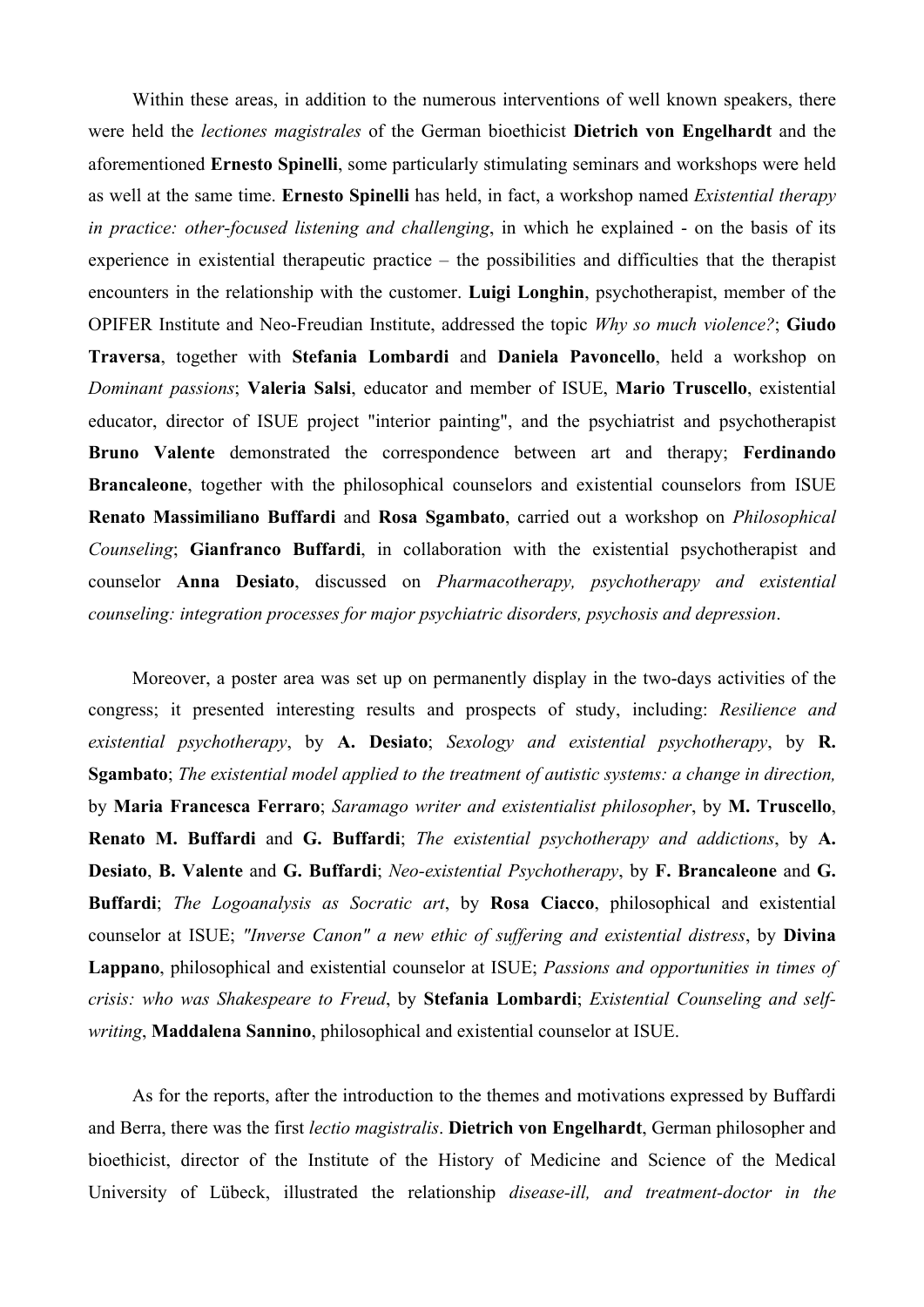After the speech of Professor Von Engelhardt, Mr. **Guido Traversa** made a speech pondering on *Treatment: why philosophy and which philosophy?*, he highlighted the vital role of logical, ontological and ethical structures, to establish a notion of personal identity from which set the philosophical, existential and "treatment" discourse.

The report of **Claudia Navarini**, bioethicist and professor of moral philosophy at the UER, has evaluated the *Difficult auto-determination of the existence of the ego between phenomenology of existence and ethics*. Starting from the consideration that "man in the personal relationship is always experienced as structurally dependent on the other and also as an individual with a unique and unitary form', therefore existence is characterized by "the tension between individual knowledge, deeper form at epistemological level, and categorization of experience, the result of the abstraction process.

The psychiatrist **Gilberto di Petta** in the report *Analysis of dasein: duality and plurality of treatment*, reiterated the efficiency of the therapeutic model with phenomenological approach derived from the Daseinanalyse of Binswanger, personally experienced in the activity carried out at the public health and social services, in particular in the field of drug abuse.

After Di Petta report, there was the first seminar, with the theme *101 years after the General Psychopathology: on Jaspers*, chairman **Oreste Trabucco**, philosopher and historian of science. During this seminar **Gianfranco Buffardi** presented the as a practical evolution of the Jaspers' lesson on psychopathology. Through instruments such as the *Consciousness Logoanalysis and the subliminal Logodynamics*, it *practically* produces epistemological references in counseling and existential psychotherapy, which have their main point in Jasper (e.g. man in its totality, uniqueness, unrepeatable, understanding in place of clarify, judgment suspend). **Giuseppe D'Acunto** and **Massimiliano Biscuso** carried on the comparison, both professors of philosophy at the APRA and the UER, they have reported on the principles underlying the idea of existential analysis of Medard Boss, and on some ideas taken from the text *The doctor in the age of technique*  by Jaspers, respectively. They were joined by **Riccardo Piovesana**, from the Université catholique de Louvain (Belgium), who focused on the concept of *Einfühlung* (empathy), by giving a reading as a movement of understanding, in relation to the phenomenological consideration of Edith Stein, in order to delineate problematics in the psychopathology context, between limitations and relevance of the work of Jaspers.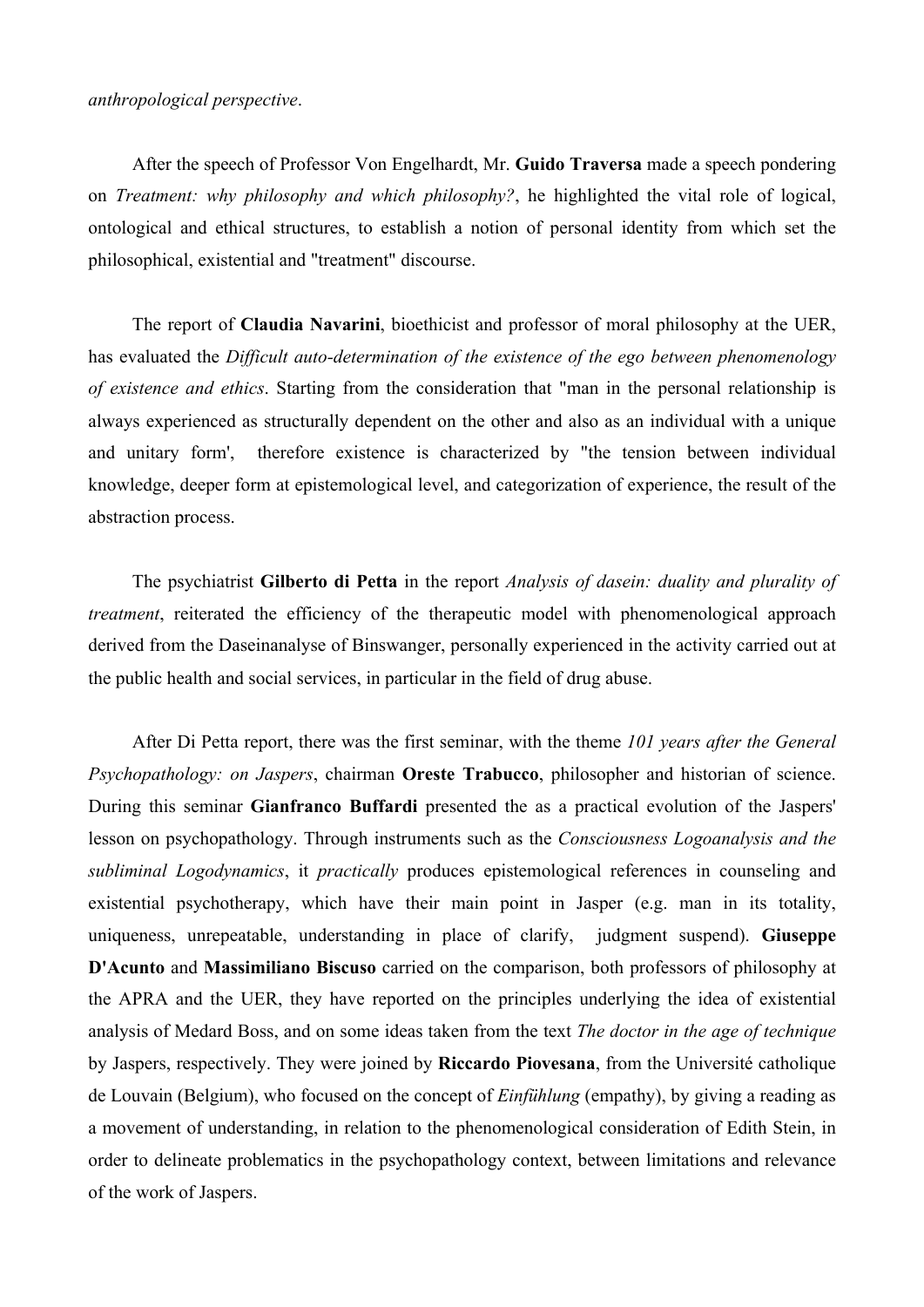The second workshop was held during the second session, the topic was *Tools and preparatory methods*. **Maria Rosaria Liotto**, existential counselor in Naples, by describing *Autodistancing and humor in the thought of Frankl*, recalled the great lesson of the German psychiatrist on the humor ability of emotional restructure, as it is, in fact, a factor of auto-distancong. The same author was quoted by **Fabrizio Biasin**, calling for a critical assessment of the concept of epoché as declined in philosophy field and in the context of clinical psychology. **Gianfranco Buffardi**, moreover, presented the training to nonspecific intervention as necessary, considering the nonspecific factors of psychotherapies (suspension of judgment, extension of maps, metacommunication, empathy, etc.), which are considered ethically valid and with an intrinsic therapeutic content, as well as active in most of the helping professions; they undoubtedly entail benefits, such as: increased of the patient awareness, less risk of existential "relapse", "reasoned" containment of projections, and a greater effectiveness of the specific intervention of the adopted model. As last part of the seminar the volume of the psychiatrist **Adolfo Ferraro** was presented: *I want the snow here in Aversa*. *Writing on the walls of the judiciary psychiatric hospital*, which brought to attention the graffiti of the patients, as a tribute to life, demonstrating the overwhelming and not negligible in any form of expression - human need to communicate, talk and tell.

**Ernesto Spinelli** gave a remarkable speech, harbinger of new perspectives: *Relatedness, Uncertainty and Anxiety: An Existential Perspective*. The psychotherapist, of Italian descent, is the chairman of ES Associates in London, which was founded in 1988, it has been observing the phenomenon of existential-phenomenological-oriented methodologies in an attempt to give a definition of existential analysis.

After Spinelli's speech, **Lodovico Berra** presented *The main aspects of existential psychotherapy SIPE*. The psychiatrist, while acknowledging the influence of Freud on Heidegger and Binswanger, reflected in the anthropo-analysis models and in the Dasainanalyse, talked about Boss, Jaspers, Minkowski, Kierkegaard, Sartre, and then reconnect to the thought of Michele Torre (of whom he was a student), Mr. Torre was a psychiatrist during the '900 and the director of the Institute of Clinical Psychiatry and the School of Specialization in Psychiatry at the University of Turin.

**Ferdinando Brancaleone** declared himself widely convinced that there is now configuring a new vision of the world, from an anthropological perspective, taken by some of the key concepts of existential philosophy, he discussed on *Neo-existential anthropology, psychotherapy and helping*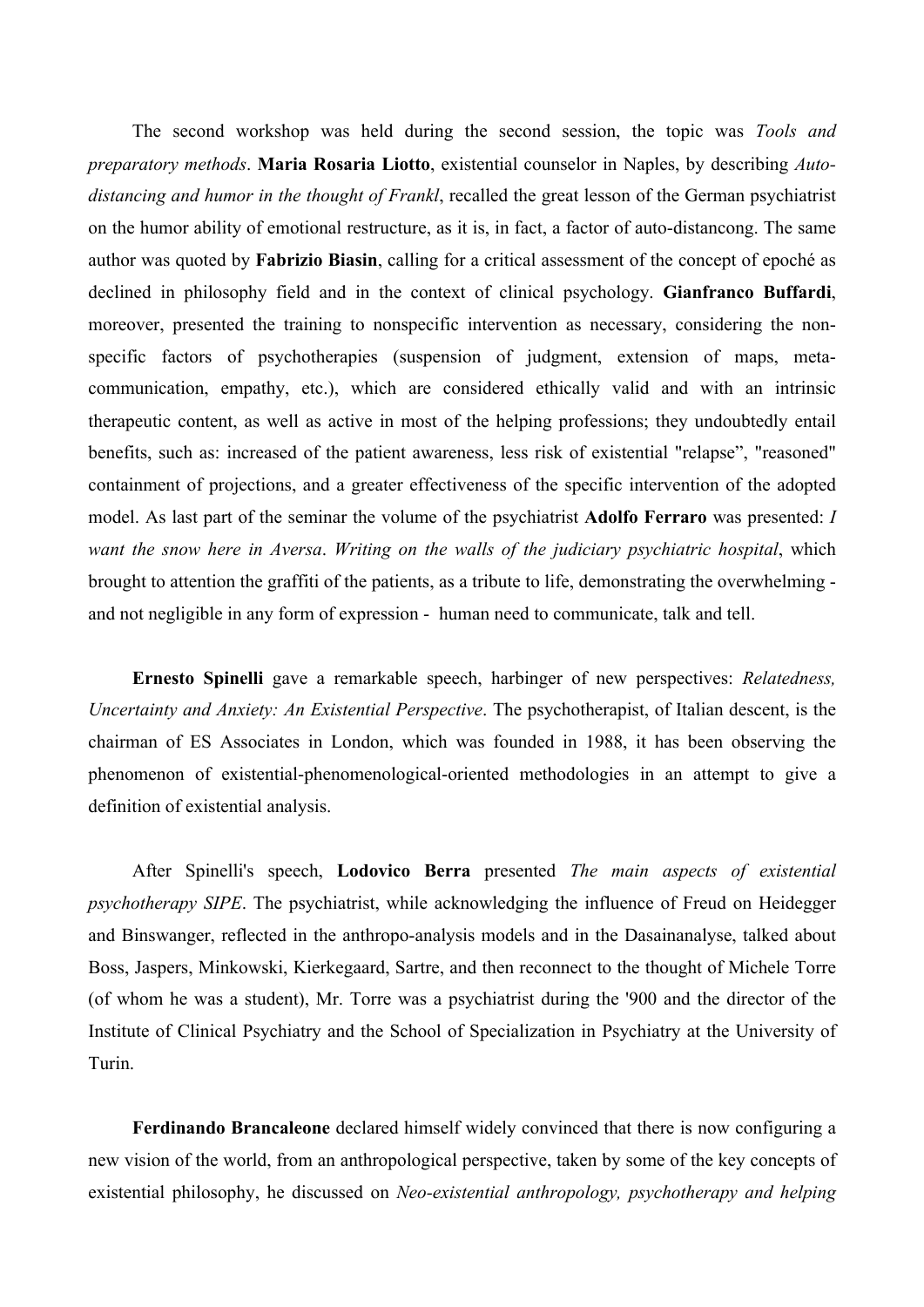*professions*. He has highlighted a factor that it is directly linked to the philosophies of existence, one of the states of consciousness. In line with the concept of relationship expressed by Spinelli, Brancaleone recalled that the basic principle of what he calls "philosophies of existance" is "existence precedes essence".

The psychotherapist **Domenico Bellantoni** (ALÆF and UPS in Rome) has proposed guidelines for a *Franklian analytic existential strategy*, while **E. De Monte** and **Antonio Tamburello**, professor of Clinical Psychology in UER have illustrated The concept of matrix of order the meanings of life between becoming and perpetuity. The psychiatrist **Luigi Scapicchio**, director of "Psychiatrists Today", in his report on *The desire for happiness*, has retraced the definition of this concept in the history of philosophy. The psychotherapist **Javier Fiz Perez**, a bioethicist and professor at UER, argued the ethical reasons of *Social psychology and existential philosophy for an integrated approach*, while **Anna Contardi,** psychotherapist, researcher in Clinical Psychology at UER, discussing on *Health and Wellness in the cognitive-causal model*, highlighted that the peculiarities of the cognitive-causal model is the aim to promote contact with the sense of personal value that exists in every person, regardless of other emotional conditions, situational and relational.

The third seminar, which chairmen were **Giovanna Borrello**, philosopher and philosophical counselor, and **Anna Paladino**, psychologist and educator, has addressed the issue of *Woman and existential psychotherapy*, during which **Elizabetta Zamarchi**, philosophical counselor and member of board of the SICOF (Italian Society of Philosophical Counseling), discussing on *The female in the oxymoron of an dependent autonomy: what is the existential project of the women of the third millennium?*, she has exposed "the idea of a 'philosophical treatment' intended to clarify the unique value of each subjective experience, as discriminating against the mindless adherence to models of femininity serial or utopias of fusion relational". After that, **Viviana Lo Schiavo**, a psychologist and counselor in Naples, presented the *Existential Mediation as an additional mode of intervention in the field of Existential Counseling*. In conclusion, **Vittorio Volterra**, a psychiatrist and professor of forensic psychiatry at the University of Bologna, and **Viviana Visca**, criminologist in Trento, have recognized the benefit of an existential approach to the treatment of subjects guilty of stalking.

An additional field of study was offered by the seminar about *Applications of existential model in helping professions*, which chairman was **Fernando Boscaino**, sociologist and existential counselor. **Antonio Scala**, Emeritus Professor of Psychiatry at the Second University of Naples,